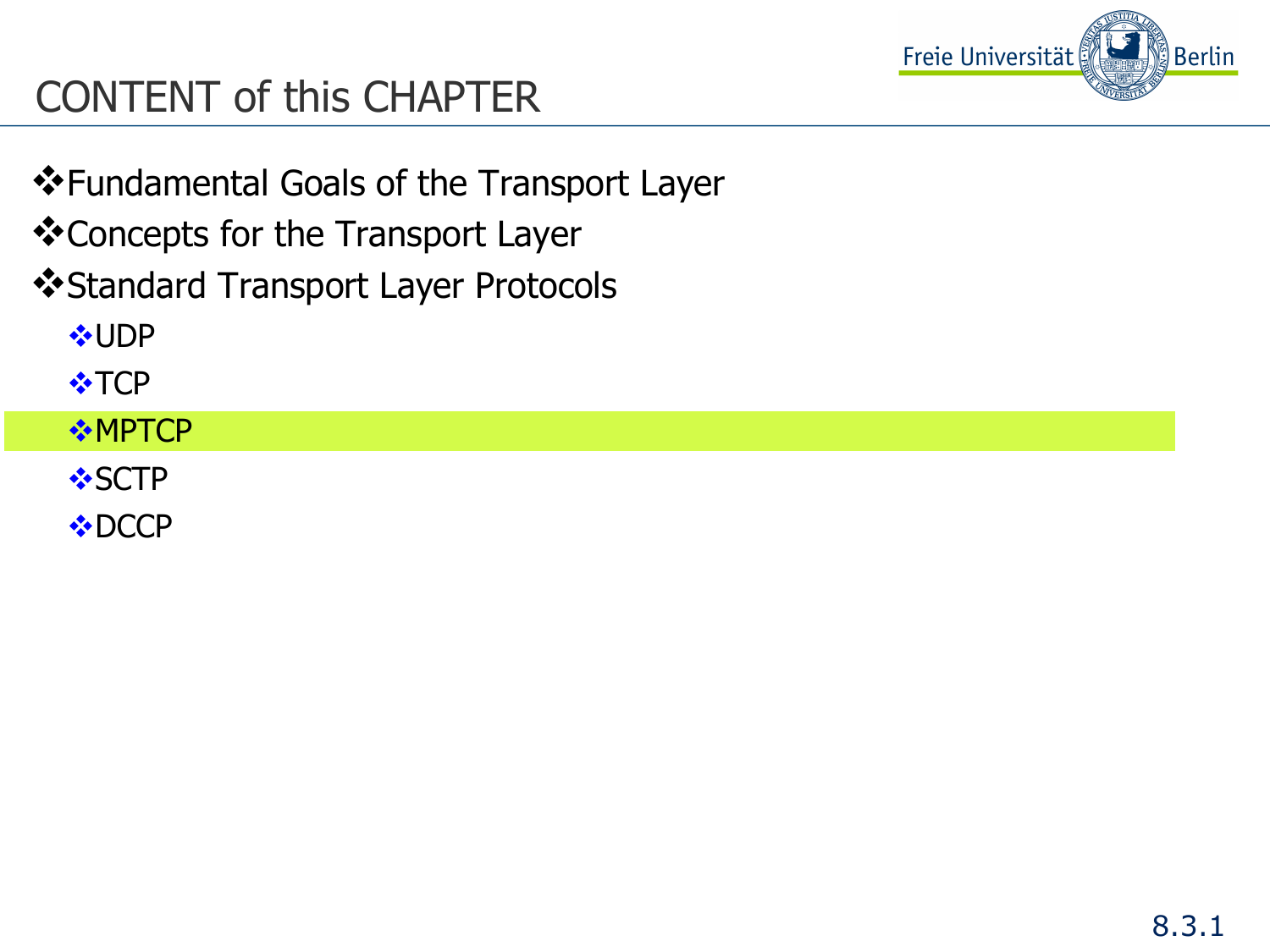

#### **Current State**

- Groups of end systems pool resources (e.g., CDNs)
- Mobiles are usually equipped with multiple interfaces (e.g., UMTS, WiFi)

#### **Objectives**

- Increase robustness, efficiency, and flexibility
- Exploit multiple paths
- Quickly move traffic away from congested or failed links in favor of uncongested links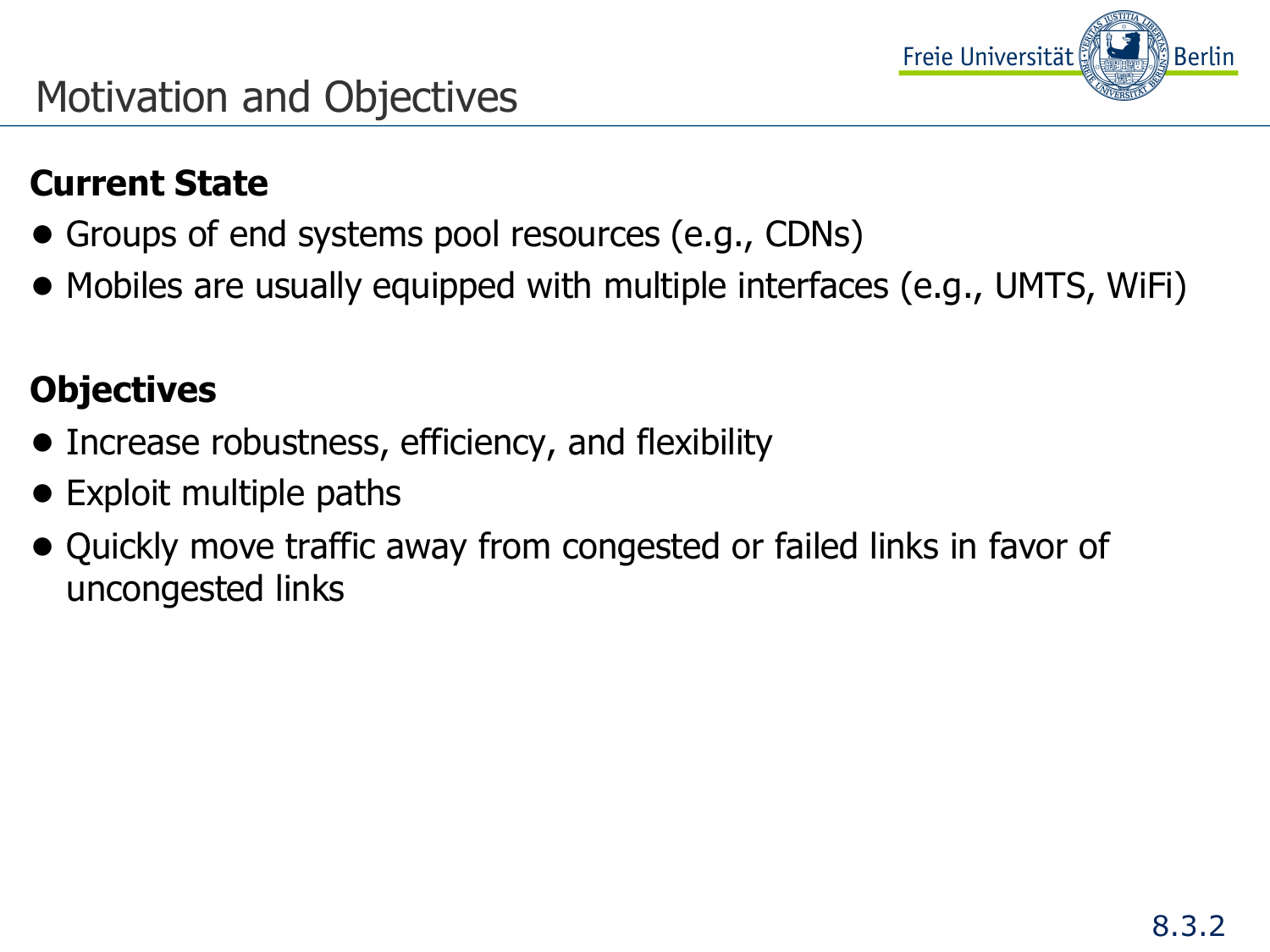

### General Idea: Resource Pooling

● Making a collection of resources behave like a single pooled resource



On which layer should we implement resource pooling?

Highly recommended paper: D. Wischik, M. Handley, M. Bagnulo Braun: "The Resource Pooling Principle", In: ACM CCR, 38(5), pp. 47-52, 2008.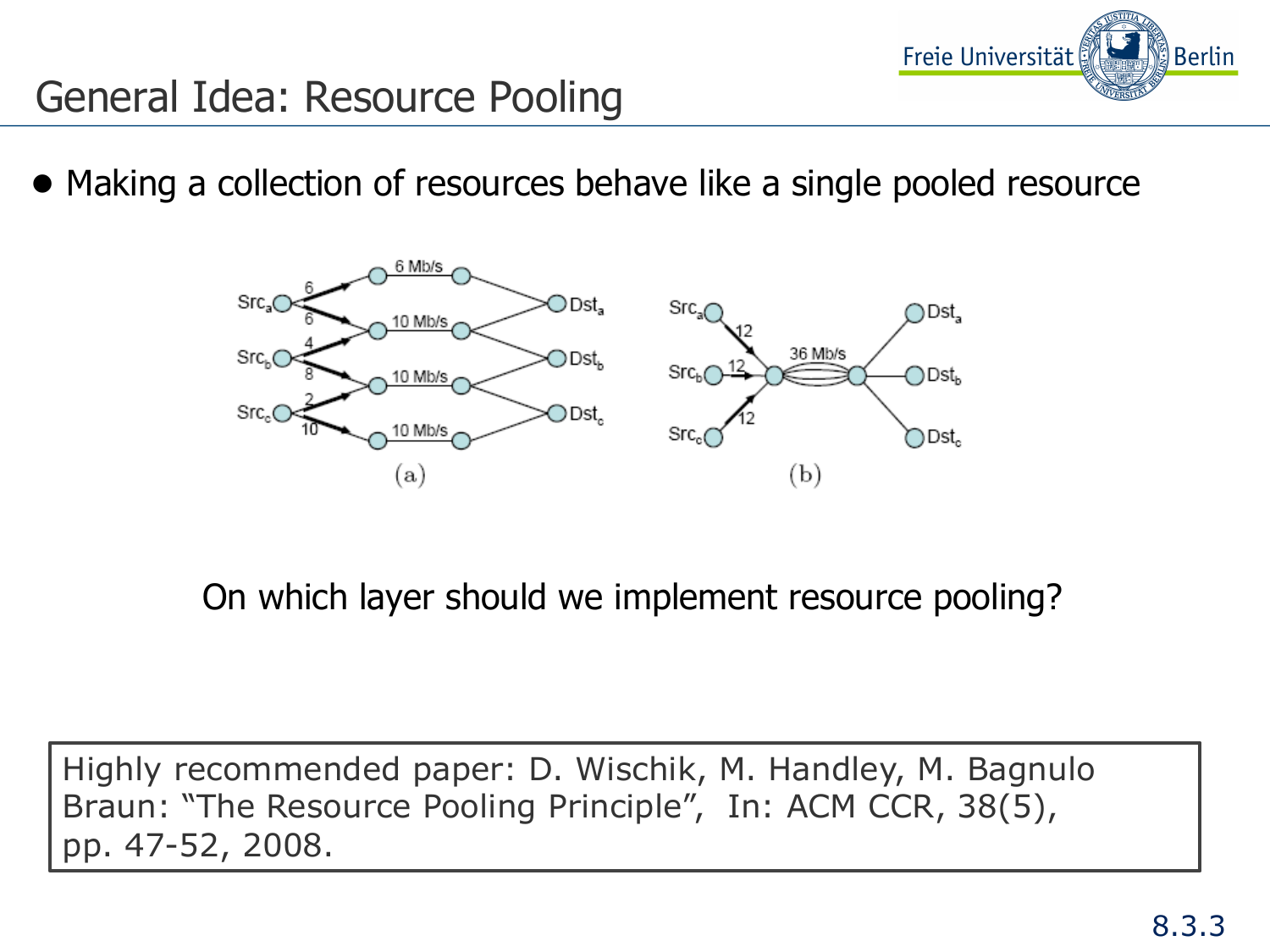

# Multipath TCP (MPTCP)

#### **Idea**

- Resource pooling on the transport layer
- Based on TCP principles
- Establishment of additional logical connections

#### **Advantages**

- TCP is the transport protocol of the Internet
	- Web, email, peer-to-peer
- TCP implements per se reliable data delivery and congestion control
- Backward-compatible with TCP
	- Allows for incremental deployment

#### **Specifications**

● RFC 6824, RFC 6897, RFC 6356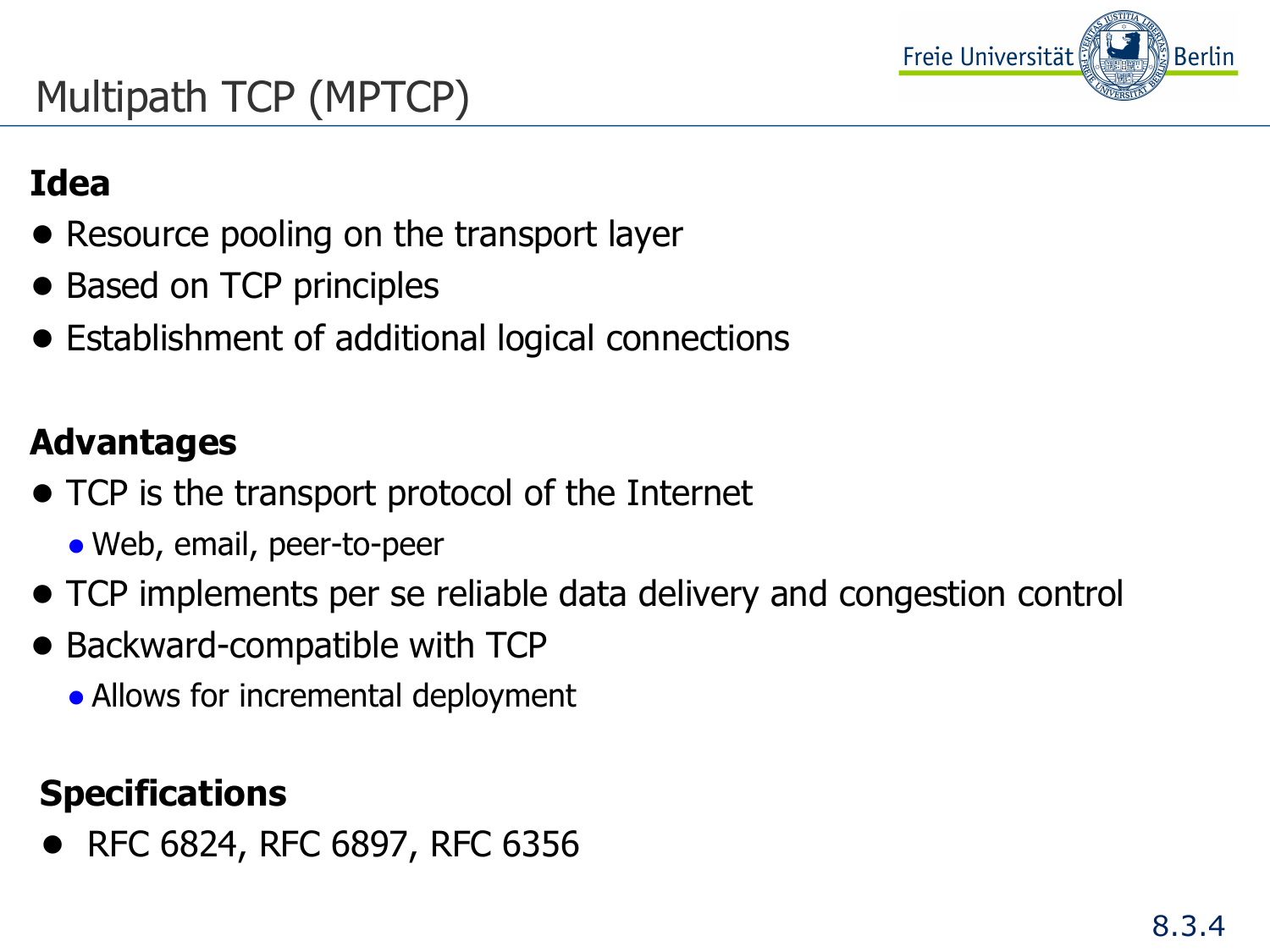

### Design Concepts of MPTCP

- In case of TCP end points, MPTCP operates like TCP
	- MPTCP implementation provides MPTCP signaling
	- Advanced API provides additional control on application layer



- MPTCP connection establishment uses TCP mechanisms
- MPTCP identifies multiple paths based on a host's different IP addresses
- In case of multiple paths: Creation of "subflows"
	- Subflows corresponds to TCP connections
	- Subflows are mapped to a single connection
- Different sequence number spaces for
	- Connections
	- Subflows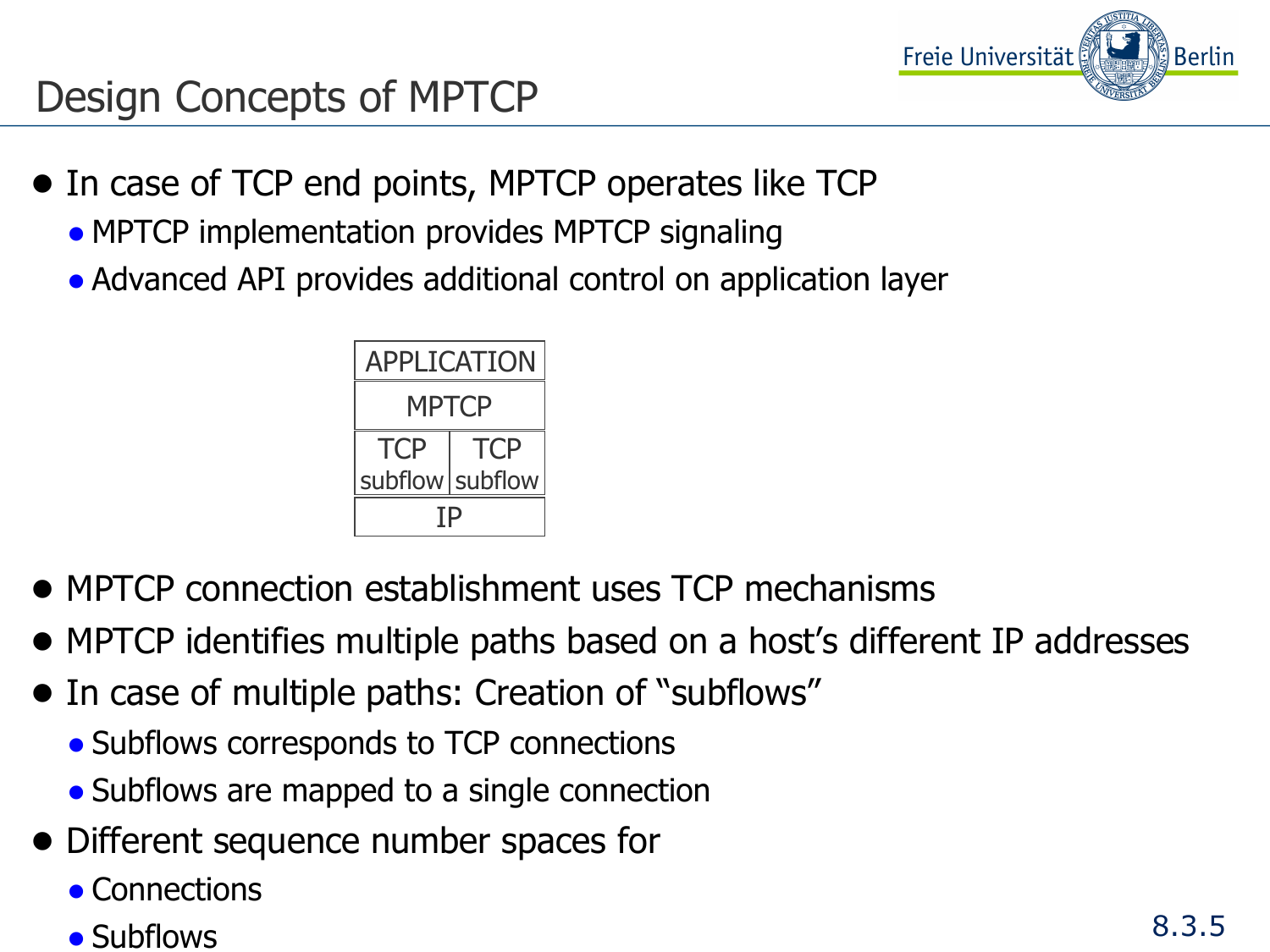

# Basic Protocol Operations (1)

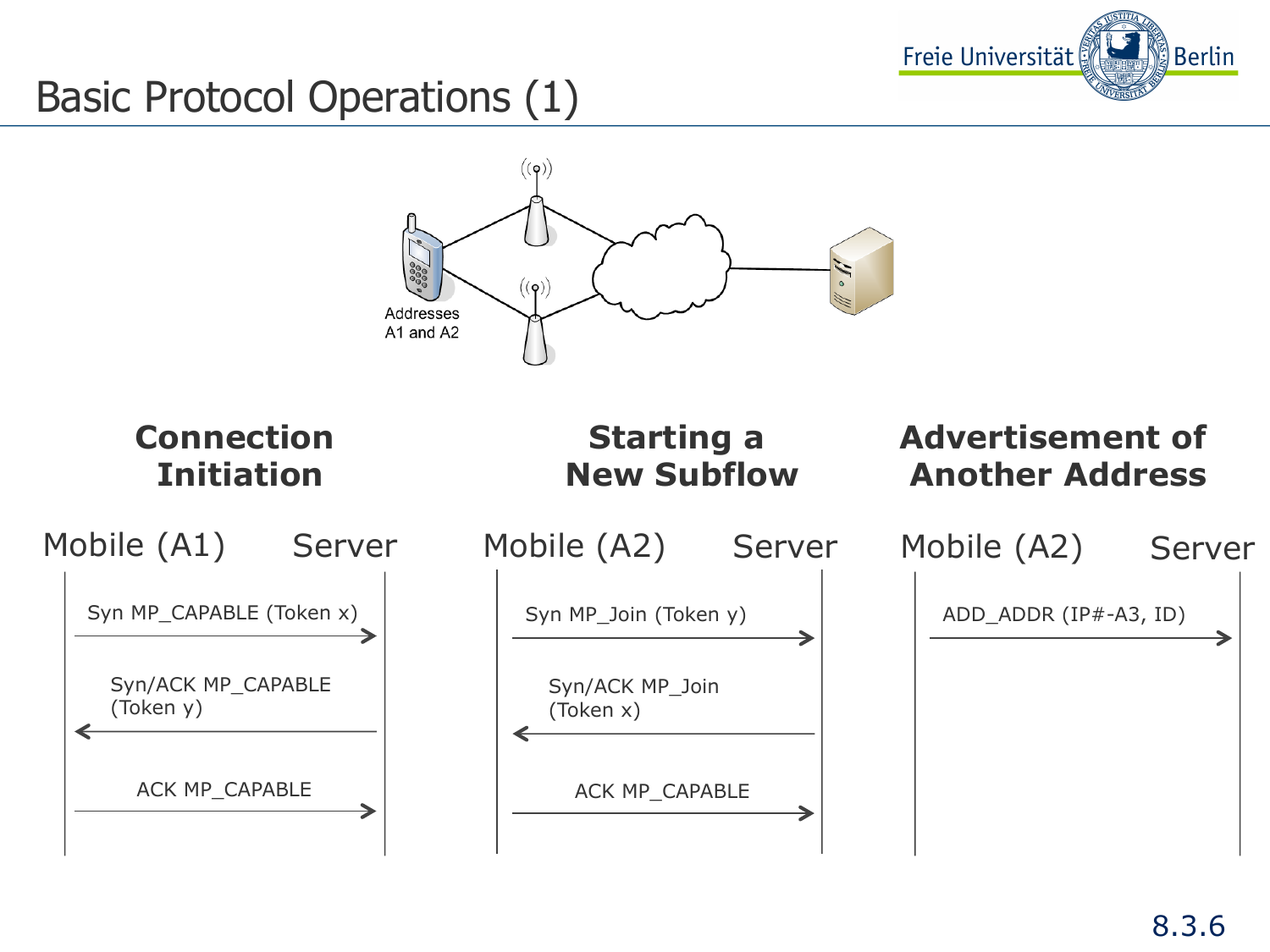

## Basic Protocol Operations (2)

#### **Transmit Data**

- Subflows have their own 32 bit sequence number
- Connections are identified based on 64 bit sequence number
- Send transmits TCP segments with DSN\_MAP
	- Implements mapping between data sequence number and subflows
	- Receiver can assemble packet order

### **Acknowledgement (two types)**

- 1. Regular TCP ACK confirms segments per subflow
- 2. DSN\_ACK implements cumulative ACK per data sequence
	- Prevents deadlock in case of proactive ACKs from middleboxes

#### **Congestion Control**

- New calculation of congestion window
- Background: Fairness for TCP in case of a joint bottleneck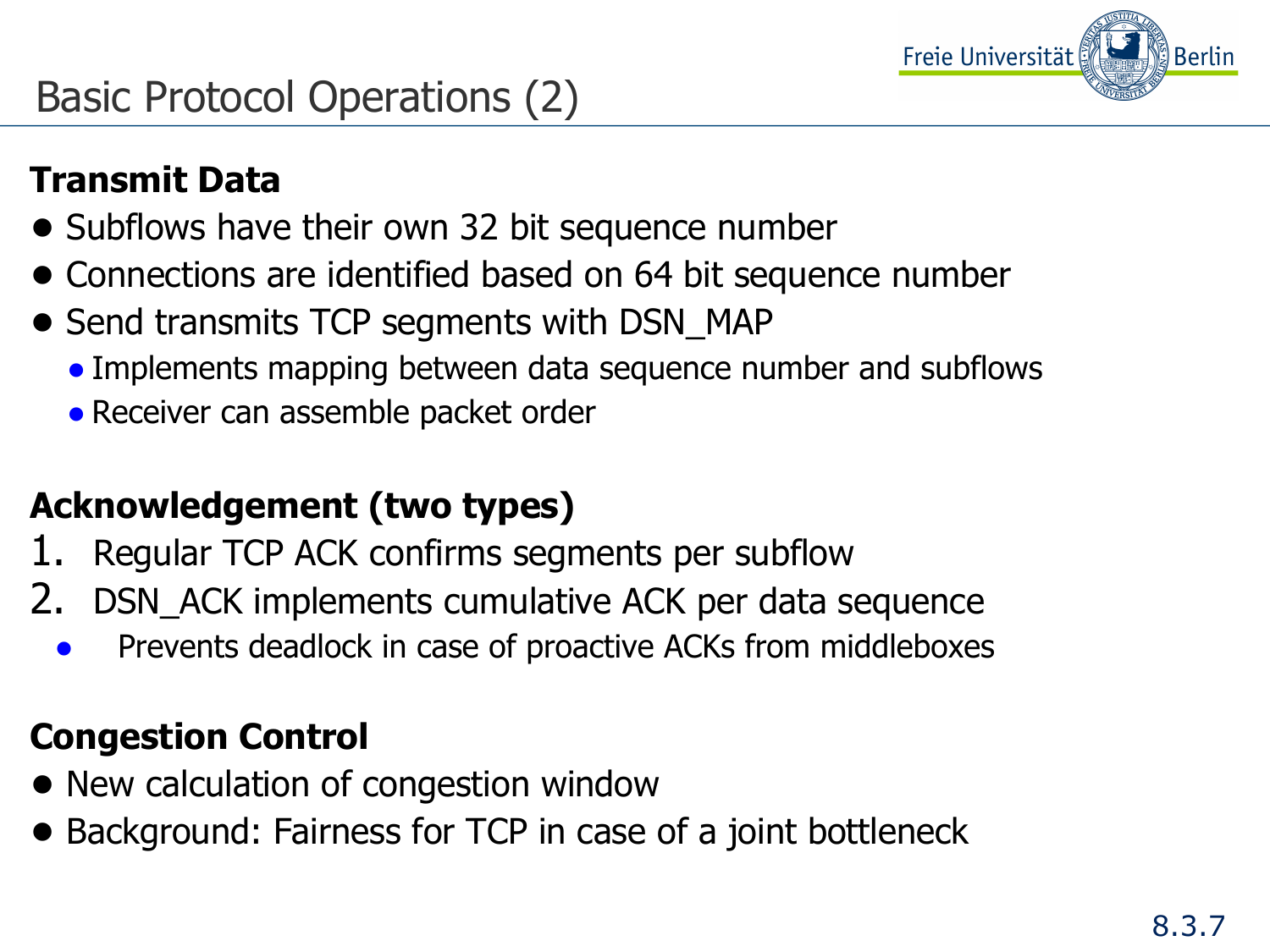

# The Success of MPTCP (Until Now)

#### **IETF History**

- Mark Handley gives talk at IETF 72 (August 2008) about "Multipath Transport, Resource Pooling, and implications for Routing"
- Multipath TCP working group started 2009
- First RFCs came out 2011

#### **Implementations**

- (Almost) Complete implementation Linux (kernel and userland) ● https://github.com/multipath-tcp
- Less complete FreeBSD implementation
- Commercial implementation: Anon and Citrix
- Android port (from CST research group ;)
- iOS 7 implements MPTCP (mid 2013)
- MPTCP is a good example where research(ers) advances the Internet

MPTCP in action: watch http://youtu.be/VWN0ctPi5cw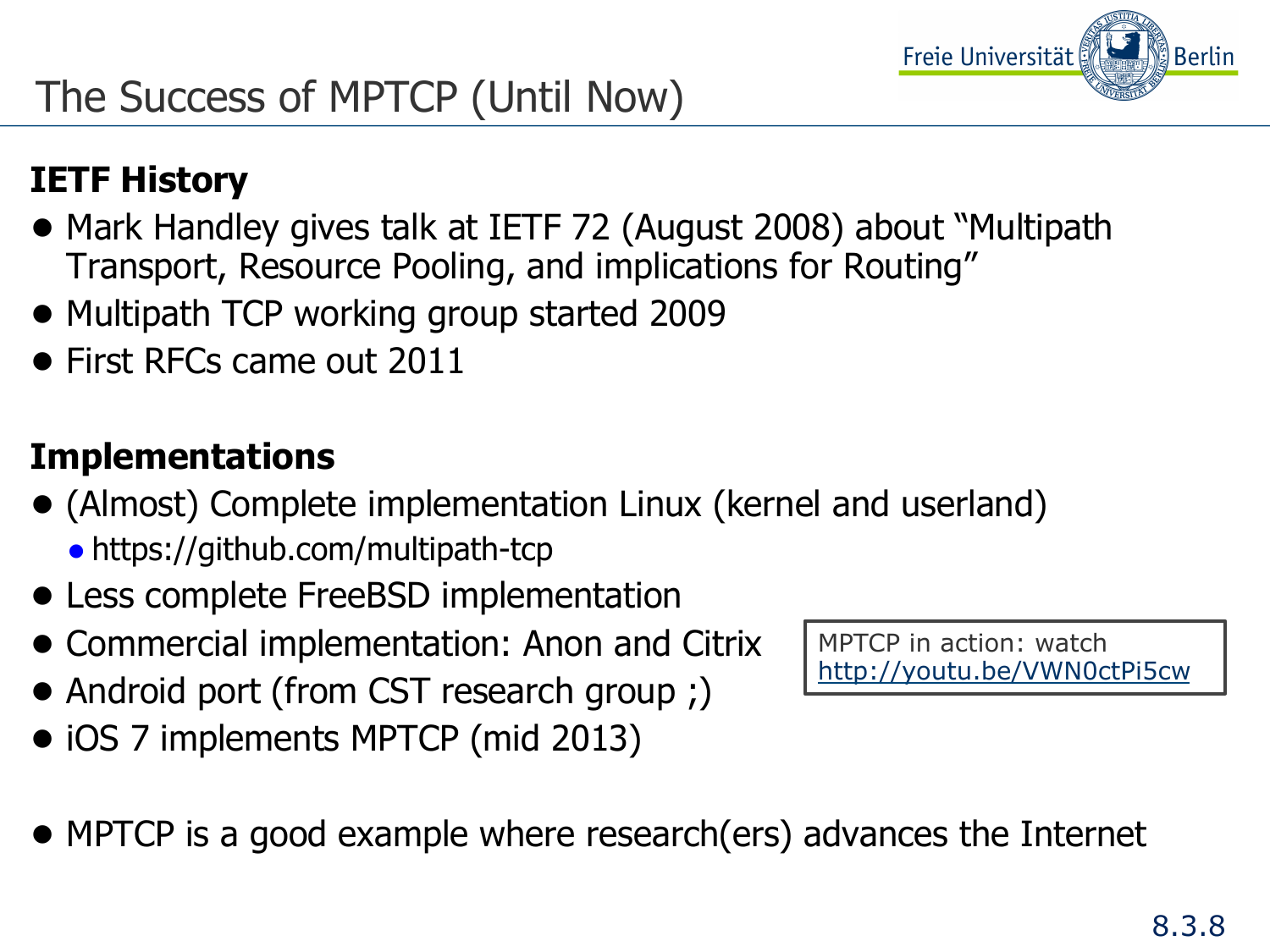

# CONTENT of this CHAPTER

- ❖ Fundamental Goals of the Transport Layer
- ❖ Concepts for the Transport Layer
- ❖ Standard Transport Layer Protocols

**VUDP** 

 $\cdot \cdot$ TCP

- $*$ MPTCP
- *❖***SCTP**

**V**• DCCC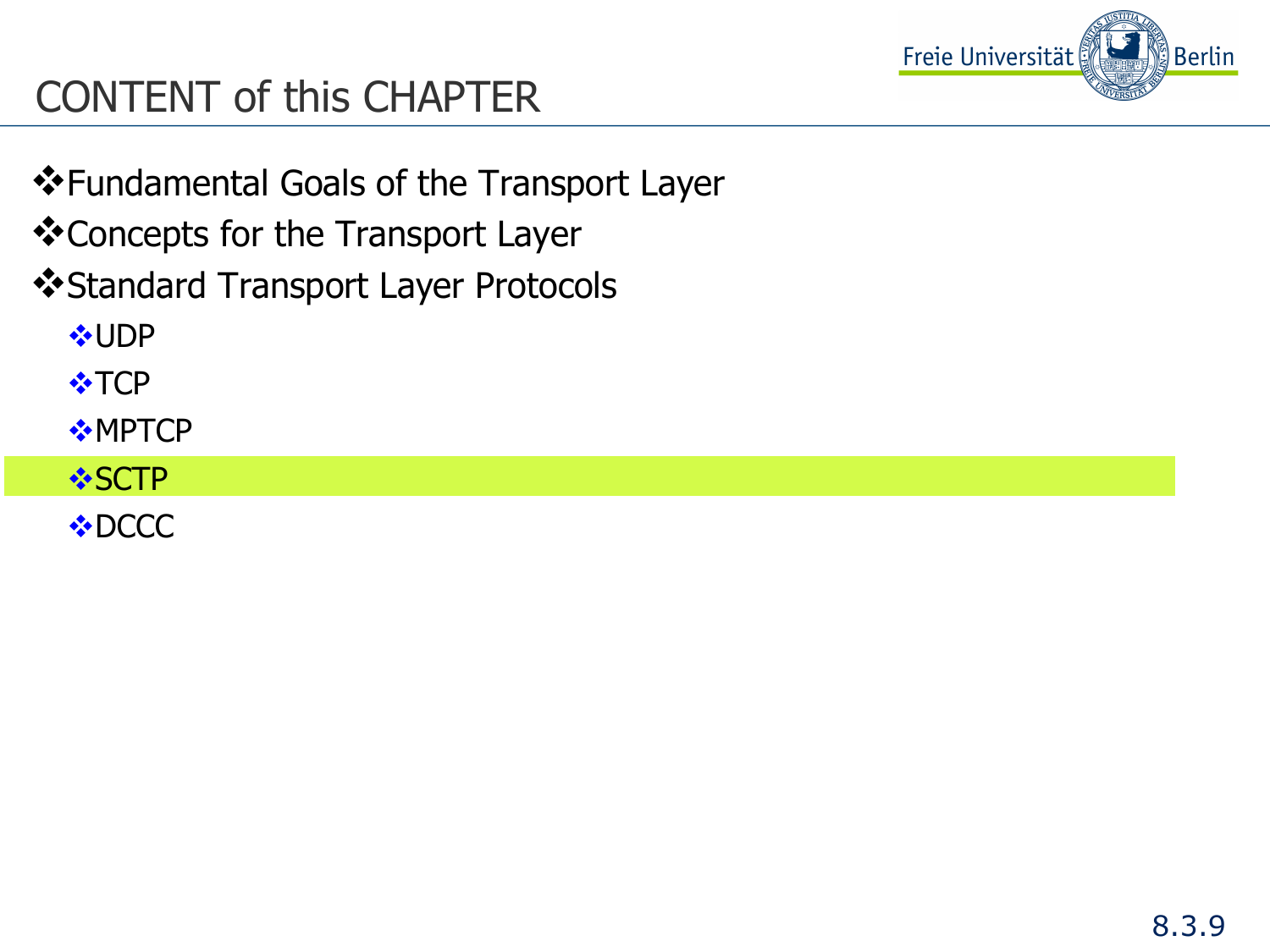

# Stream Control Transmission Protocol (SCTP)

#### ● Problems with TCP

- TCP is too strict with in-order delivery (delays with head-of-line-blocking)
	- Not appropriate for some applications, such as signaling (e.g. SS7)
	- Degrades user experience in some other applications such as web browsing
- Limitations of sockets wrt. highly-available data transfer using multi-homed hosts
- Vulnerability of TCP wrt. DoS attacks such as SYN flooding
- Solution: SCTP
	- Reliable, connection-oriented transport protocol, message oriented
	- Multi-streaming and multi-homing support, heartbeats, 4-way-handshake
	- TCP friendly, more resistance in face of flooding/masquerade attacks
- Specifications
	- RFC 4960 (was 2960, updated by 3309, 6096, 6335)
		- Specification of the protocol, packet formats, options, features
	- RFC 3286
		- High-level introduction to SCTP
	- And some more, like RFC 5062 Security Attacks against SCTP...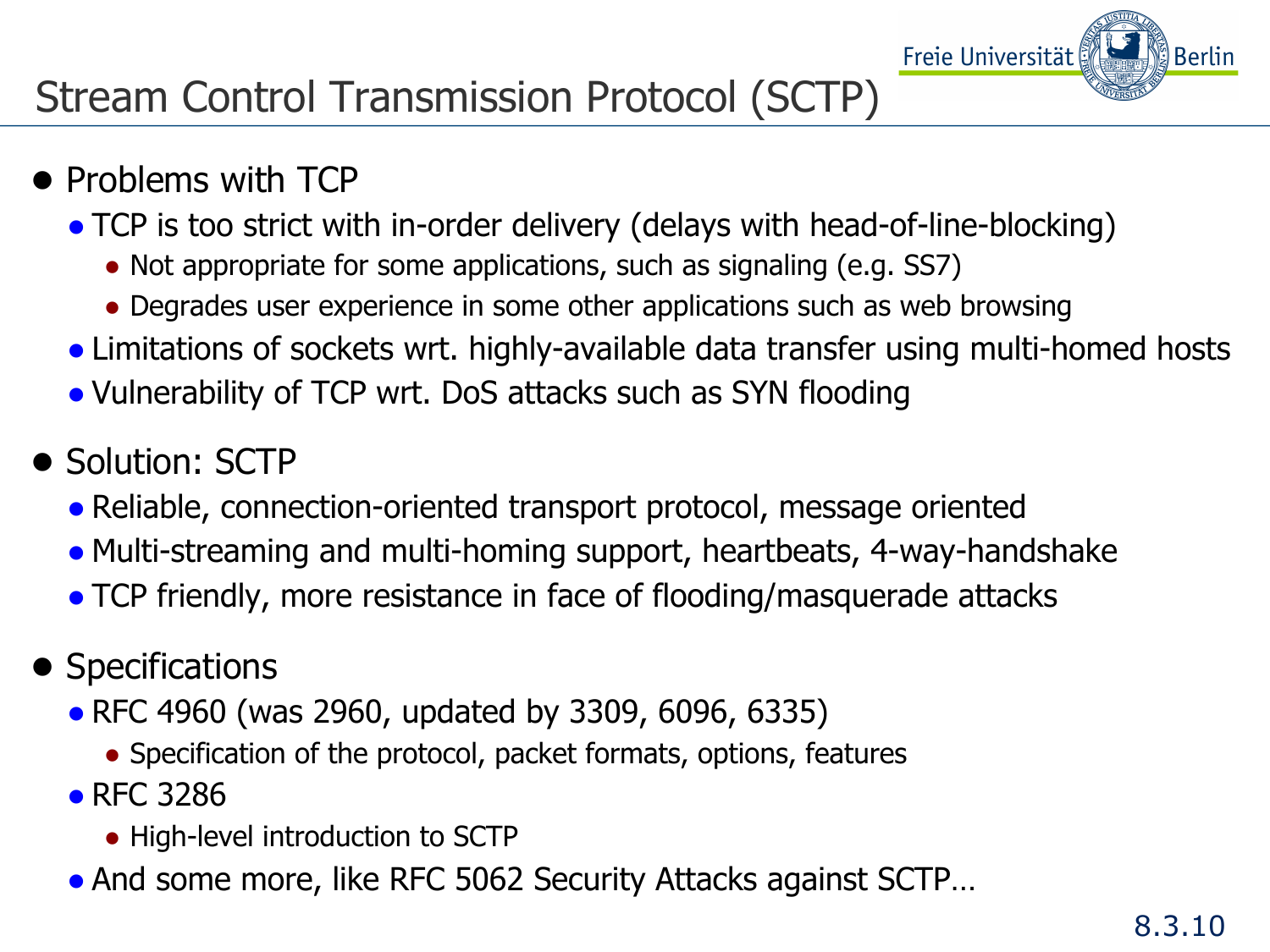

### SCTP Multi-Streaming

- Allows partitioning of data into multiple streams within a single *association*
- Streams are independent wrt. sequenced delivery
	- i.e. loss in any one stream will only affect delivery within that stream
- Allows for partial ordering of e.g. objects of a web page
	- Each object is assigned to a stream, order of object delivery irrelevant
		- Even if an object does not get through, the others can go through. Better user experience.
	- However, all streams are subjected to a common flow and congestion control mechanism
- Two sequence numbers used
	- Transmission Sequence Number
		- Governs transmission of messages, detection of message loss
	- Stream Identification/Stream Sequence Number
		- Determines the sequence of delivery of received data
	- Goal: separate streams are affected by message loss from other streams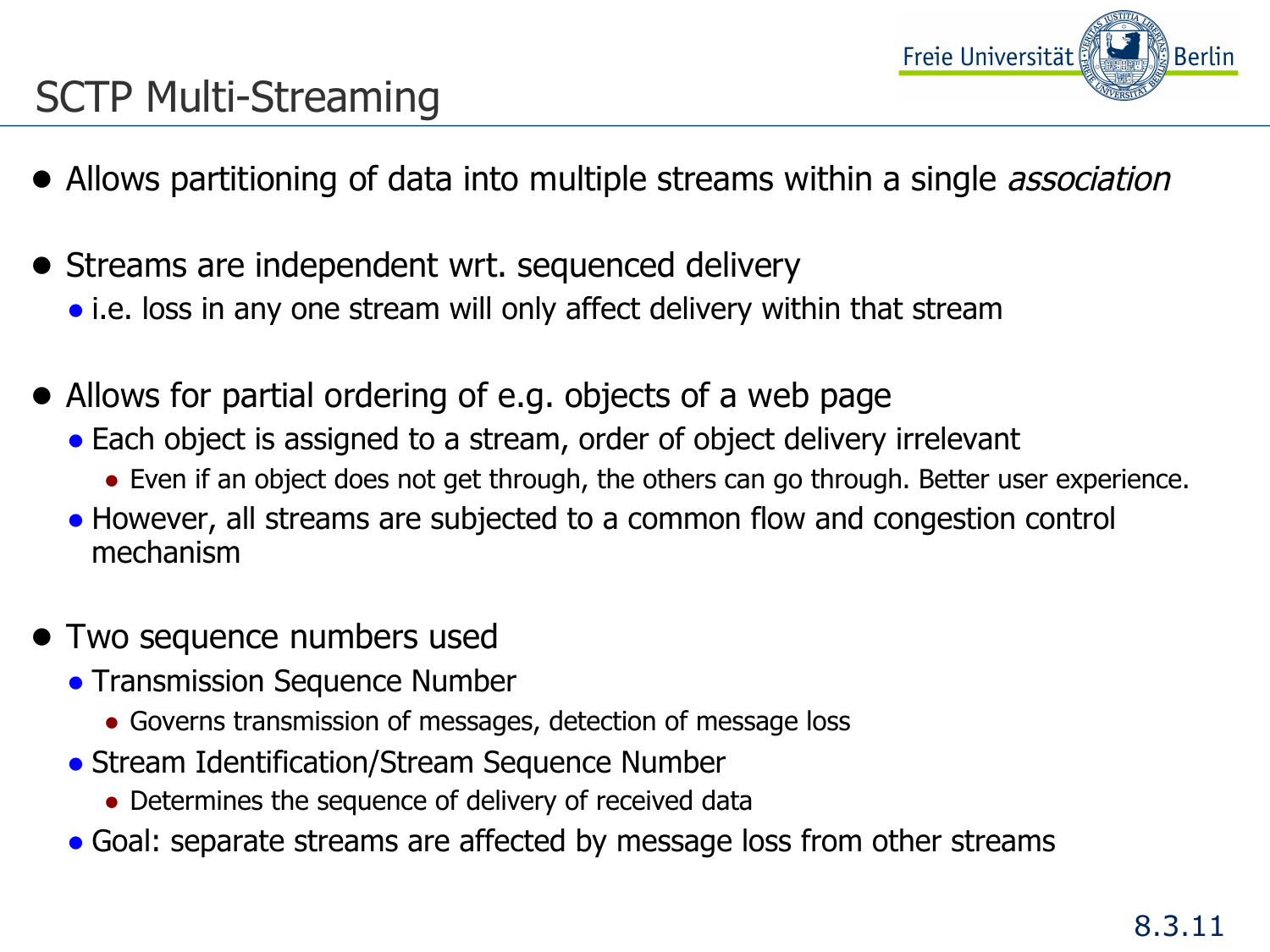

## SCTP Multi-Homing

- Ability for a single endpoint to support multiple IP addresses
- Used for redundancy (not for load sharing up to now)
	- e.g. laptop could be connected via LAN, WLAN and UMTS to the Internet
	- Failure of one network will not cause a failure of the association
- Principle: one address chosen as primary IP address
	- Primary address is the destination for all DATA chunks for normal transmission
	- Retransmitted DATA chunks use alternate address(es)
	- Continued failure of primary address results in transmitting all DATA chunks to alternate address (until heartbeats can reestablish primary address)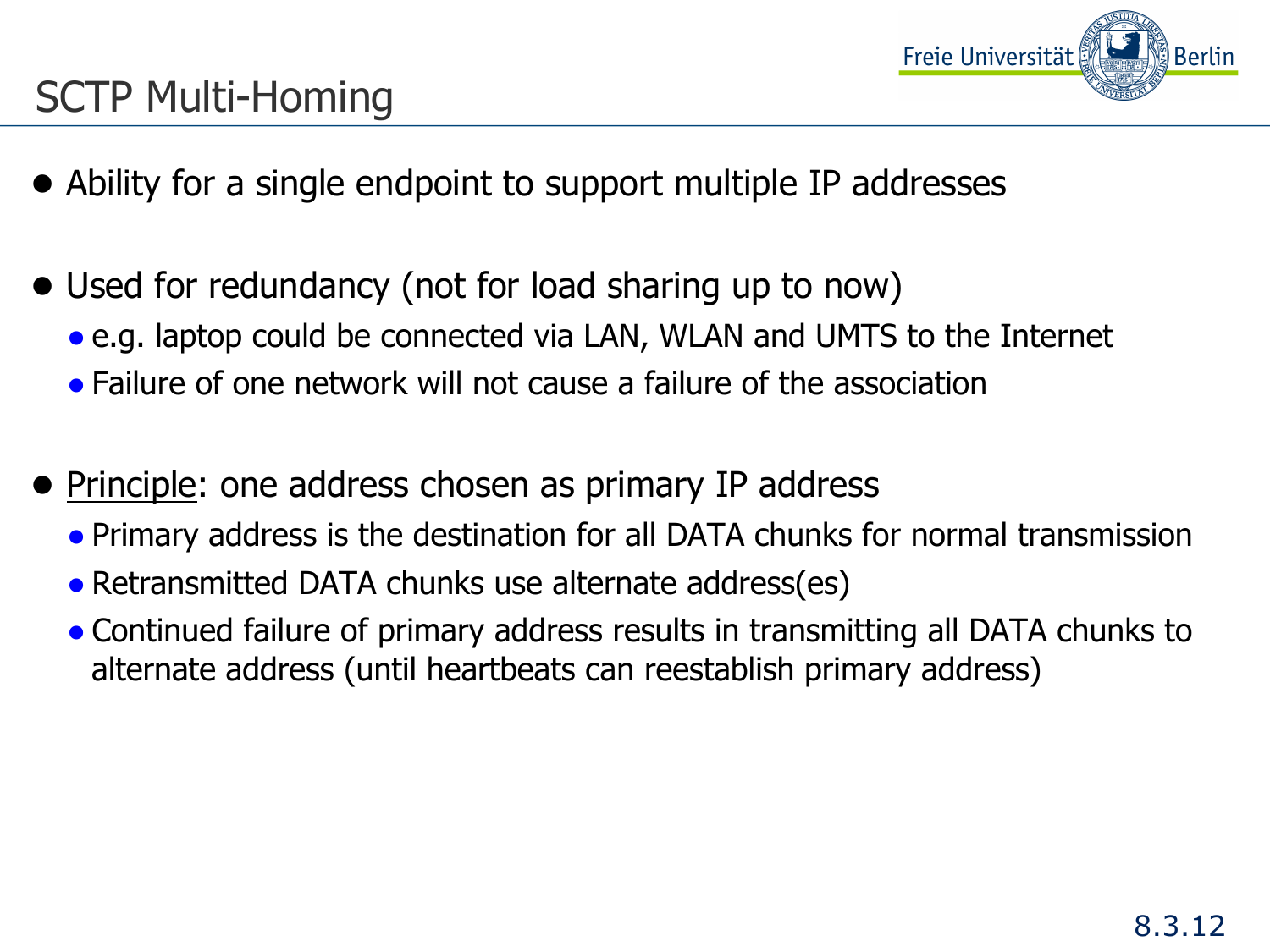

# SCTP State Diagram (without timers, ABORT)

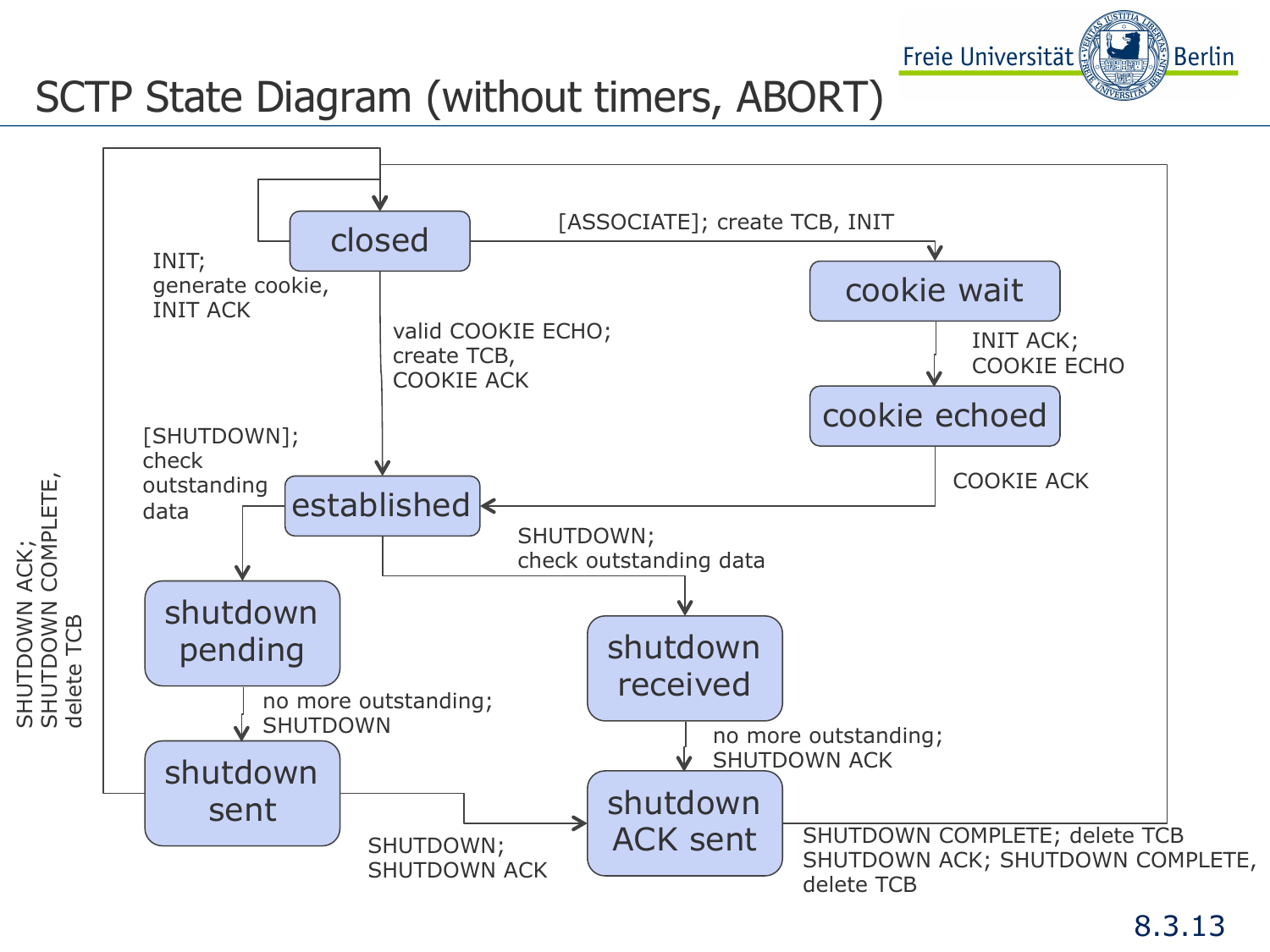

### SCTP Packet Format



- Common Header  $1$  2 3 0 1 2 3 4 5 6 7 8 9 0 1 2 3 4 5 6 7 8 9 0 1 2 3 4 5 6 7 8 9 0 1 Source Port **Destination Port** Verification Tag Checksum
- Chunk

|             |              | 0 1 2 3 4 5 6 7 8 9 0 1 2 3 4 5 6 7 8 9 0 1 2 3 4 5 6 7 8 9 0 1 |  |  |  |  |  |  |  |  |  |  |  |
|-------------|--------------|-----------------------------------------------------------------|--|--|--|--|--|--|--|--|--|--|--|
| <b>Type</b> | <b>Flags</b> | Length                                                          |  |  |  |  |  |  |  |  |  |  |  |
| Value       |              |                                                                 |  |  |  |  |  |  |  |  |  |  |  |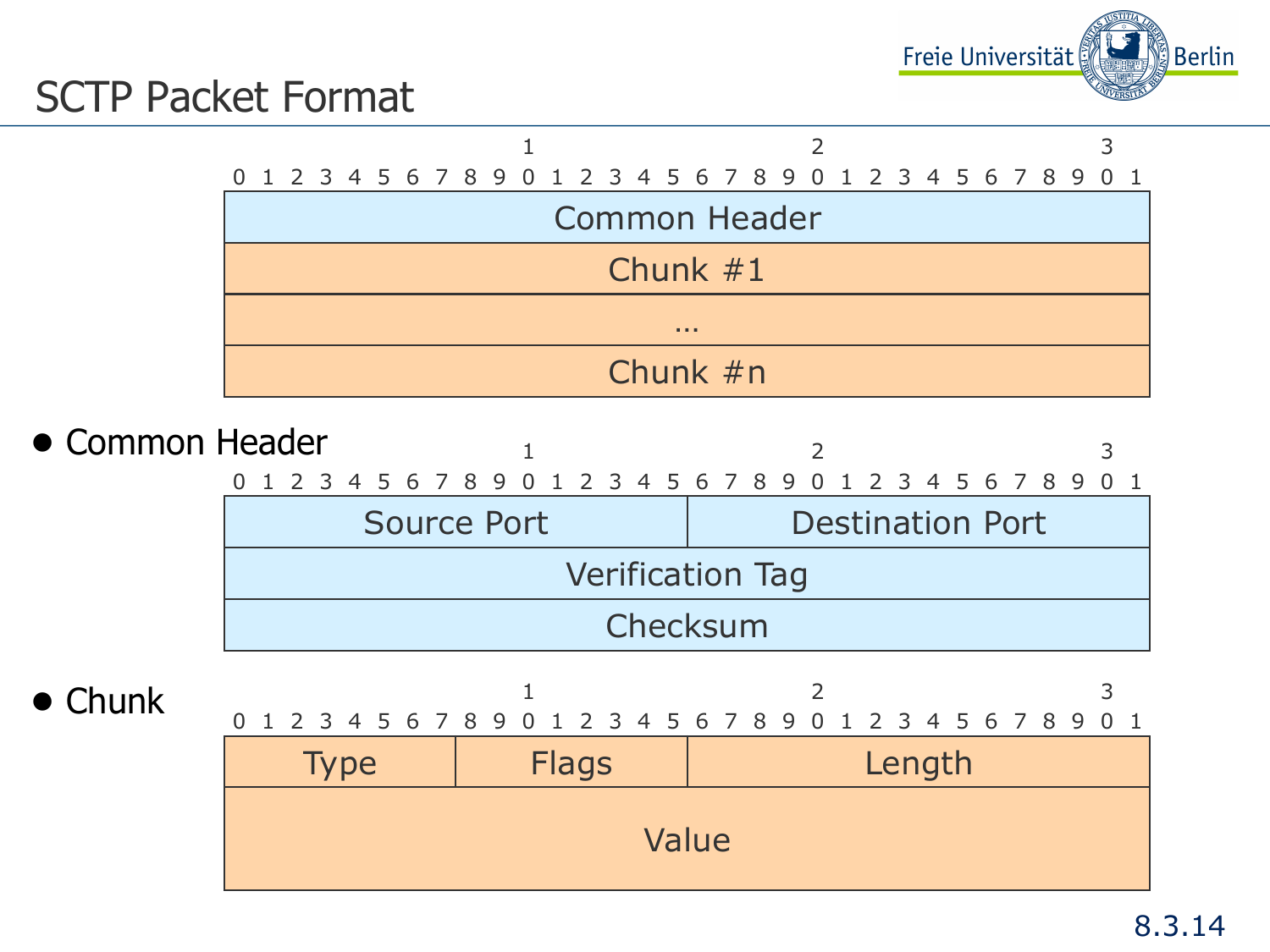

## SCTP Common Header

#### ● Ports

- 16 bit as used in TCP, UDP
- Verification Tag
	- Validation of the sender, per association
	- set to the value of the Initiate Tag received during association initialization
		- random number generated once at association initialization by each end-point
	- $\bullet$  Set to 0 in packets with INIT chunk
	- See RFC for use during SHUTDOWN and ABORT
- Checksum
	- CRC32c checksum algorithm using the polynomial  $x^{32}+x^{28}+x^{27}+x^{26}+x^{25}$  $+x^{23}+x^{22}+x^{20}+x^{19}+x^{18}+x^{14}+x^{13}+x^{11}+x^{10}+x^{9}+x^{8}+x^{6}+1$
	- Calculated over the whole SCTP packet including common header (with checksum initialized to 0) and all chunks
	- Invalid packets are typically silently discarded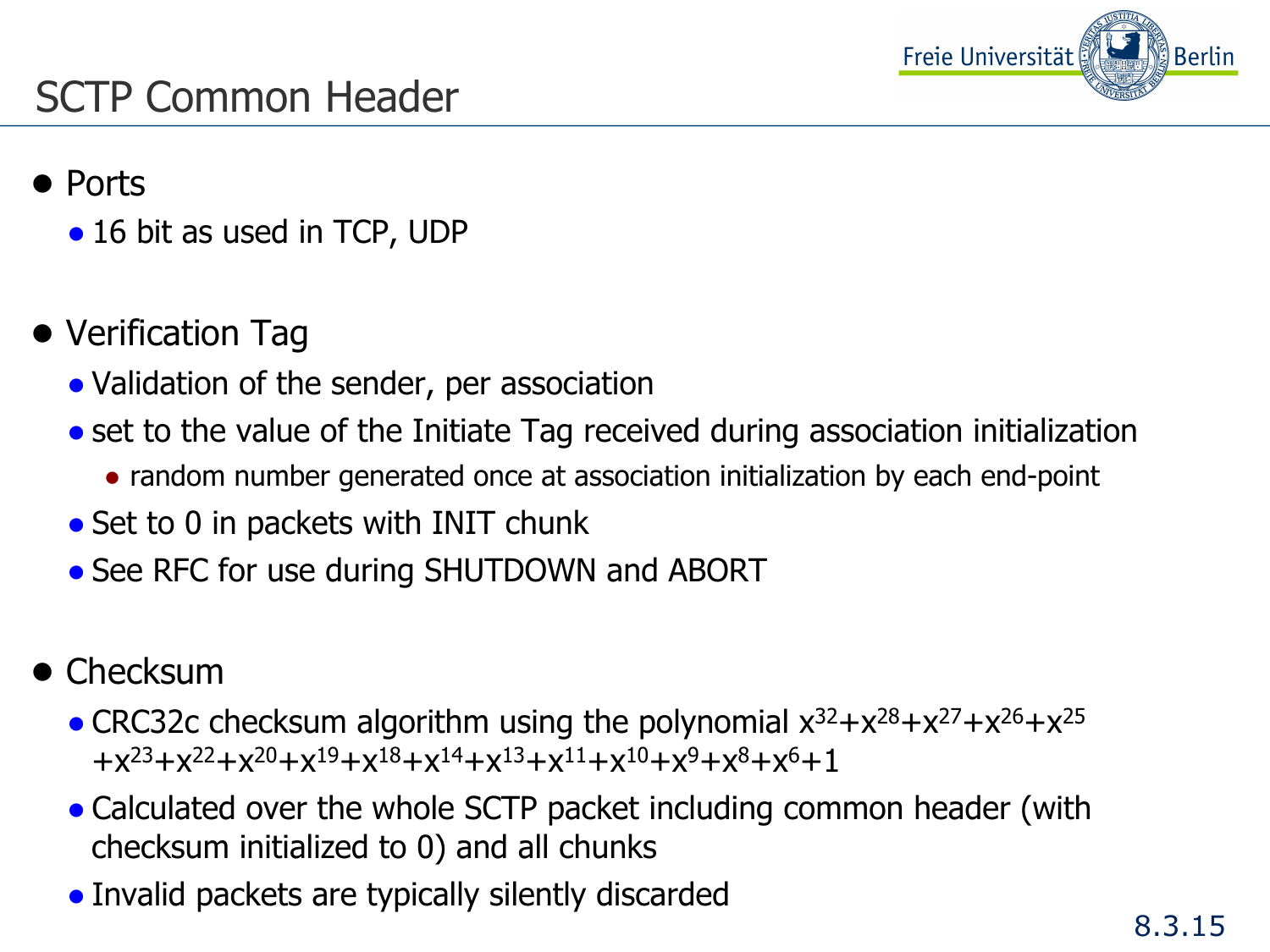

# SCTP Chunks

- TLV format: Type-Length-Value • And flags that depend on type
- Type (Examples)
	- 0: Payload Data (DATA)
	- 1: Initiation (INIT)
	- 2: Initiation Acknowledgement (INIT ACK)
	- 3: Selective Acknowledgement (SACK)
	- 4: Heartbeat Request (HEARTBEAT)
	- 5: Heartbeat Acknowledgement (HEARTBEAT ACK)
	- 6: Abort (ABORT)
	- 7: Shutdown (SHUTDOWN)
	- 8: Shutdown Acknowledgement (SHUTDOWN ACK)
	- 9: Operation Error (ERROR)
	- 10: State Cookie (COOKIE ECHO)
	- 11: Cookie Acknowledgement (COOKIE ACK)
	- 12: Reserved for Explicit Congestion Notification Echo (ECNE)
	- 13: Reserved for Congestion Window Reduced (CWR)
	- 14: Shutdown Complete (SHUTDOWN COMPLETE)
- Length
	- Overall length of chunk in bytes

● Value

● Actual content of the chunk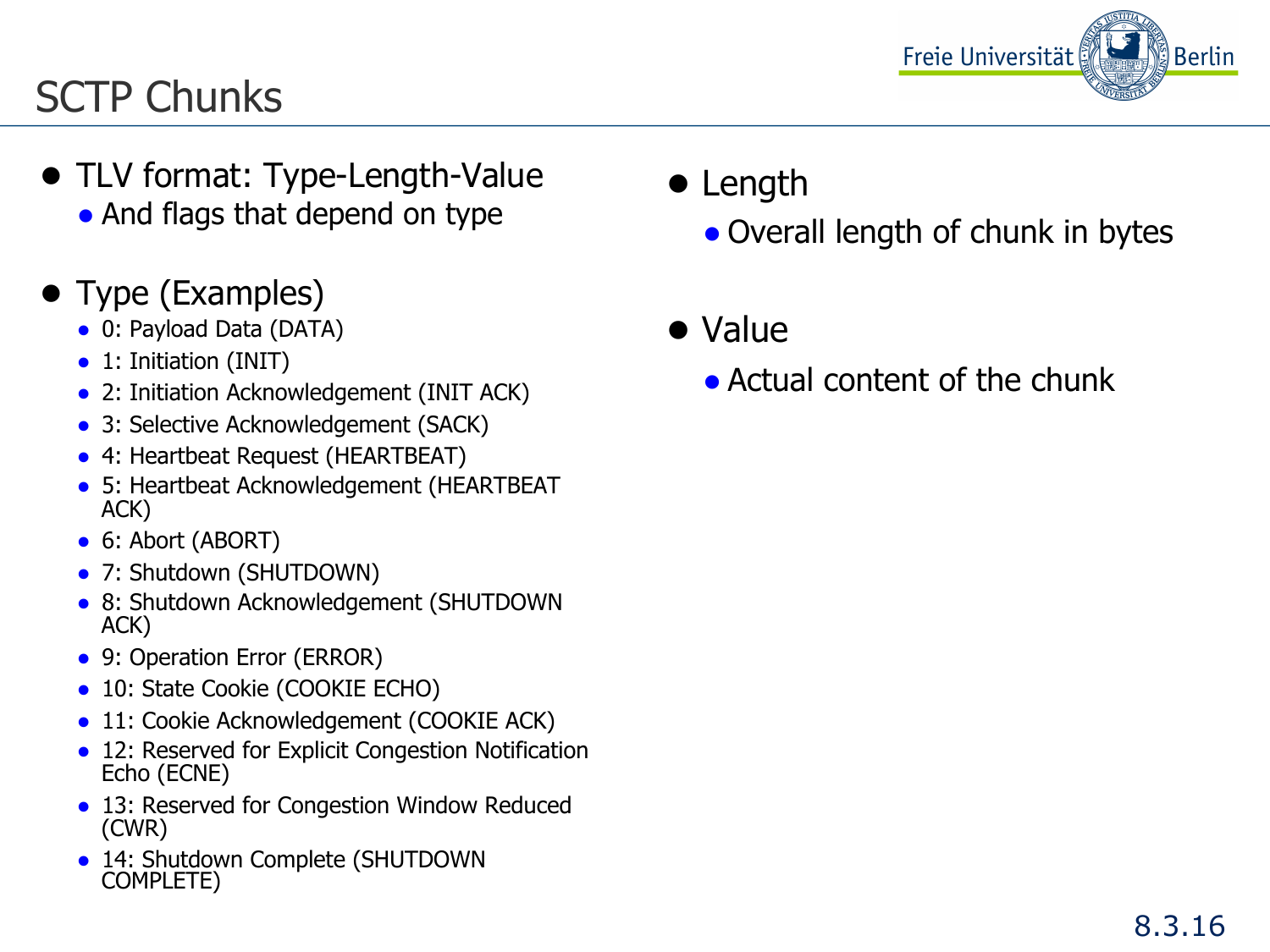

# SCTP DATA Chunk Flags

● Example of chunk type 0 (Data)

|                                     |                   |  | 0 1 2 3 4 5 6 7 8 9 0 1 2 3 4 5 6 7 8 9 0 1 2 3 4 5 6 7 8 9 0 |  |  |  |  |  |  |  |  |  |  |  |
|-------------------------------------|-------------------|--|---------------------------------------------------------------|--|--|--|--|--|--|--|--|--|--|--|
| $Type = 0$                          | Reserved  U B E   |  | Length                                                        |  |  |  |  |  |  |  |  |  |  |  |
| <b>Transmission Sequence Number</b> |                   |  |                                                               |  |  |  |  |  |  |  |  |  |  |  |
|                                     | Stream Identifier |  | <b>Stream Sequence Number</b>                                 |  |  |  |  |  |  |  |  |  |  |  |
| Payload Protocol Identifier         |                   |  |                                                               |  |  |  |  |  |  |  |  |  |  |  |
| User Data                           |                   |  |                                                               |  |  |  |  |  |  |  |  |  |  |  |

- U: Indicates unordered DATA chunk, ignore Stream Sequence Number
- B and E flags indicate :

|  | 1 0 first fragment of a user message    |
|--|-----------------------------------------|
|  | 0 0 0 middle fragment of a user message |
|  | 0 1 last fragment of a user message     |
|  | 1 1 Unfragmented user message           |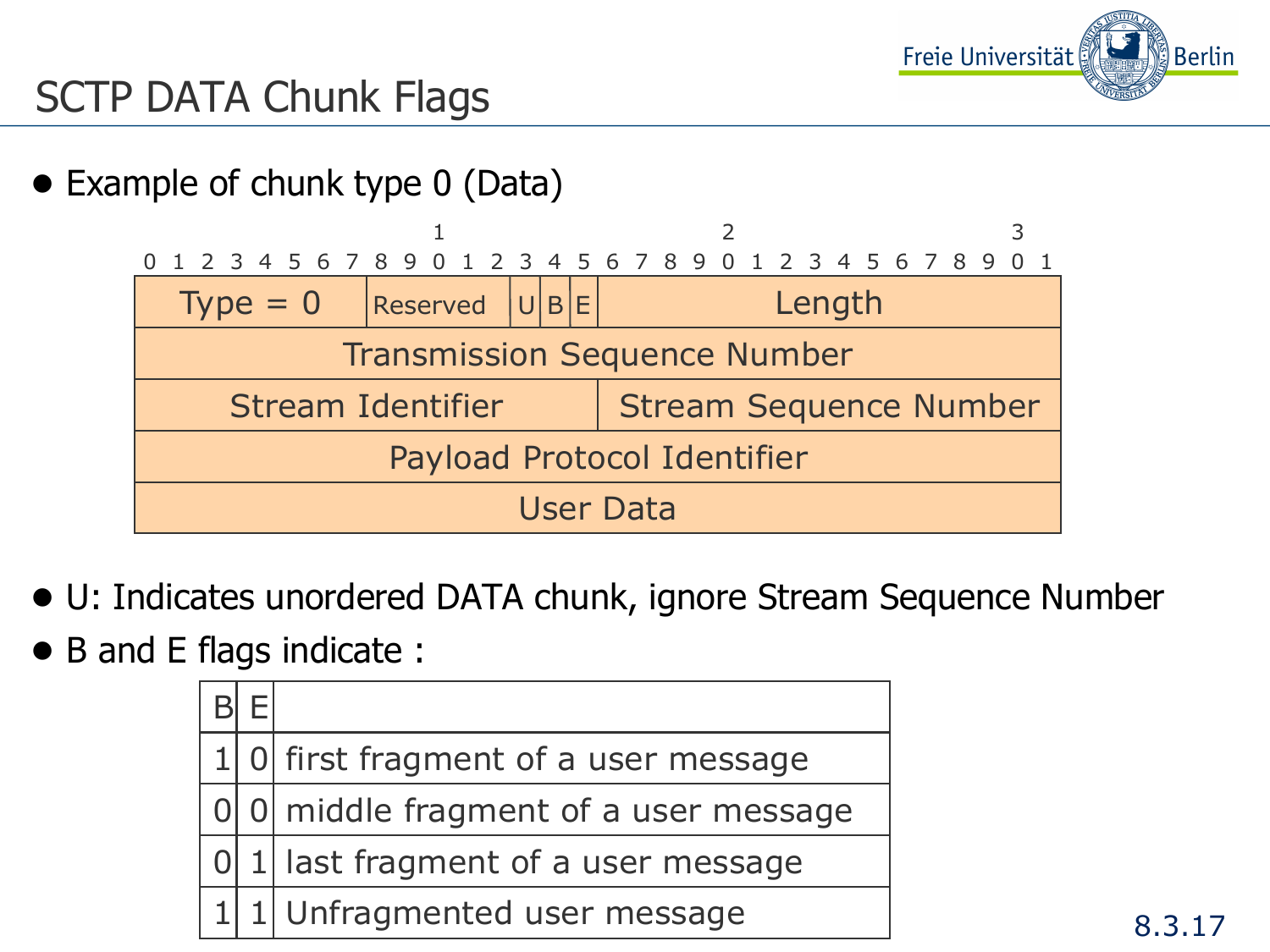

# SCTP DATA Chunk

- Transmission Sequence Number
	- Sequence number for this DATA chunk
- Stream identifier
	- Identification of data stream to which the following data belongs
- Stream Sequence Number (SSN)
	- Sequence number of the following user data within the stream
	- When a user message is fragmented all fragments must carry the same SSN
- Payload Protocol Identifier
	- Identifies application layer protocol (used by end or intermediate systems)

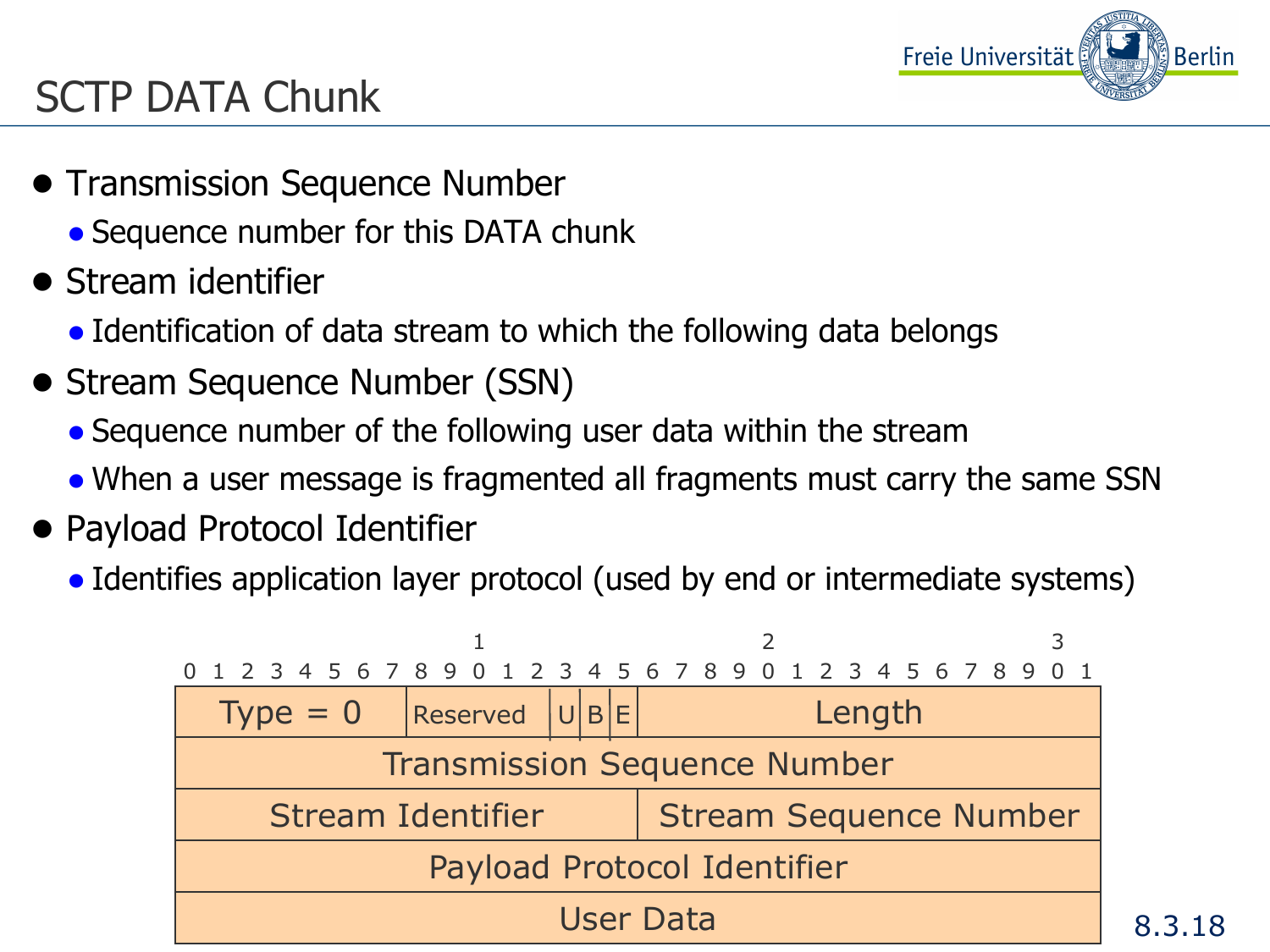

# CONTENT of this CHAPTER

- ❖ Fundamental Goals of the Transport Layer
- ❖ Concepts for the Transport Layer
- ❖ Standard Transport Layer Protocols

**VUDP** 

 $\cdot \cdot$ TCP

- $\cdot$ MPTCP
- **❖SCTP**

**VDCCC**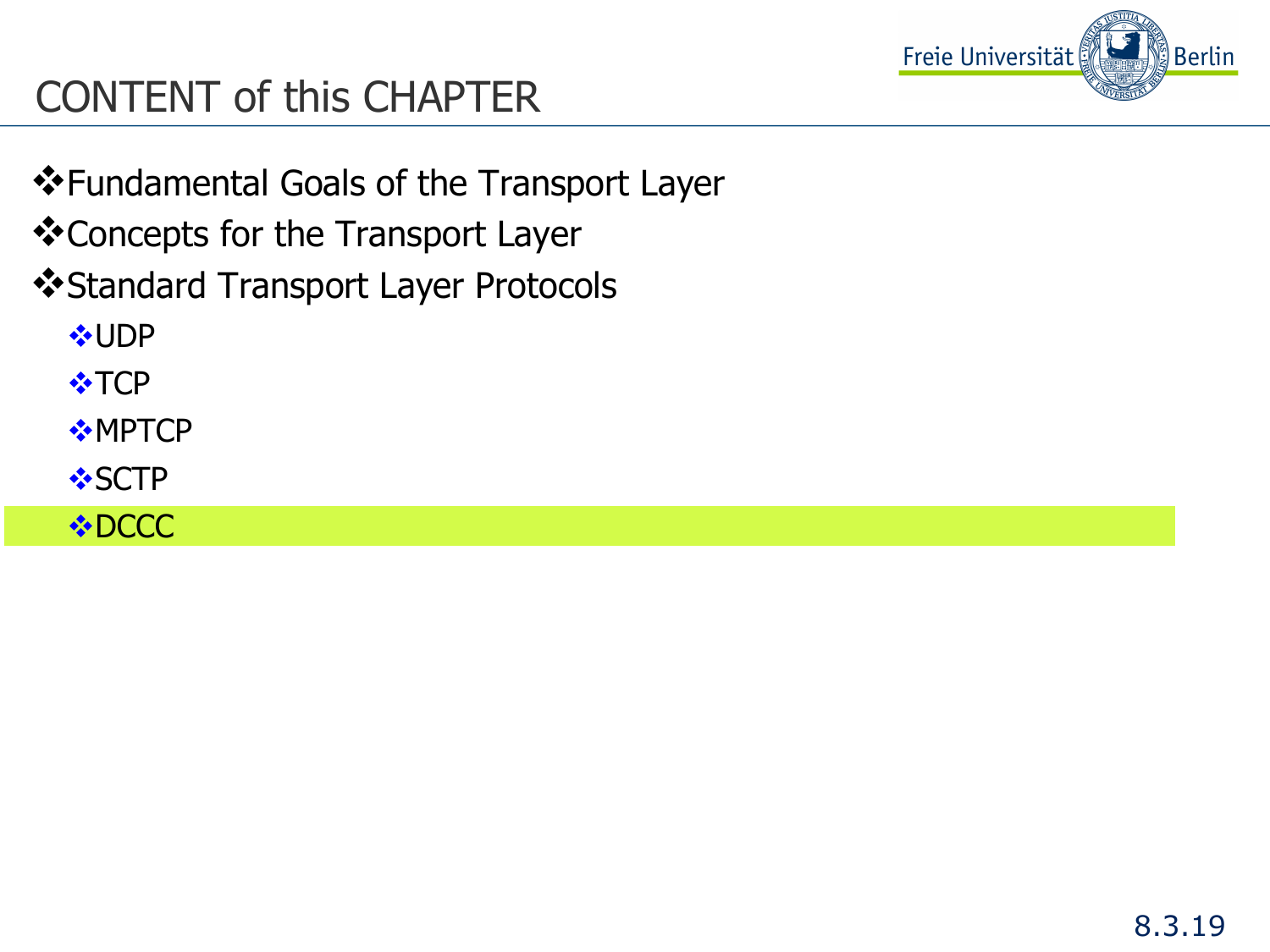

# Datagram Congestion Control Protocol (DCCP)

- Problem:
	- rapid growth of applications using UDP
		- streaming media, on-line games, internet telephony
		- apps preferring timeliness instead of reliability or short start-up delay
	- non TCP-friendly behavior of UDP poses threat to the health of the Internet
- Requirements:
	- $\bullet$  clean, understandable, low-overhead, minimal protocol  $\Rightarrow$  like UDP
	- $\bullet$  TCP-friendliness  $\Rightarrow$  like TCP
- Solution: DCCP
	- unreliable flow of datagrams with end-to-end congestion control
	- also: simpler firewall traversal, parameter negotiation
- Spefications
	- RFC 4340, updated by 5595, 5596, 6335
	- RFC 4336: Problem Statement for the Datagram Congestion Control Protocol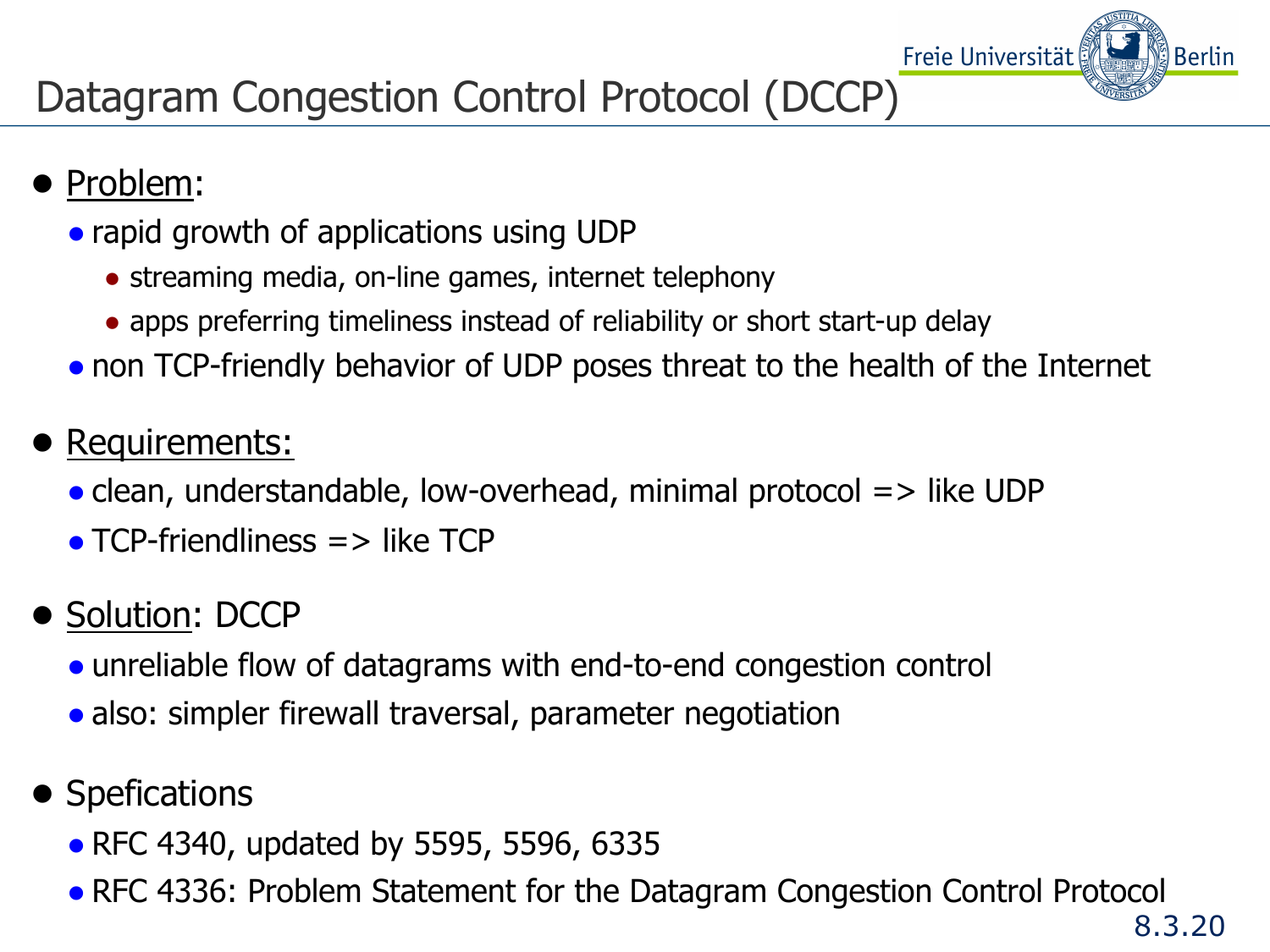## DCCP Time Sequence Diagram (Incomplete Example)



Freie Universität

∭Berlin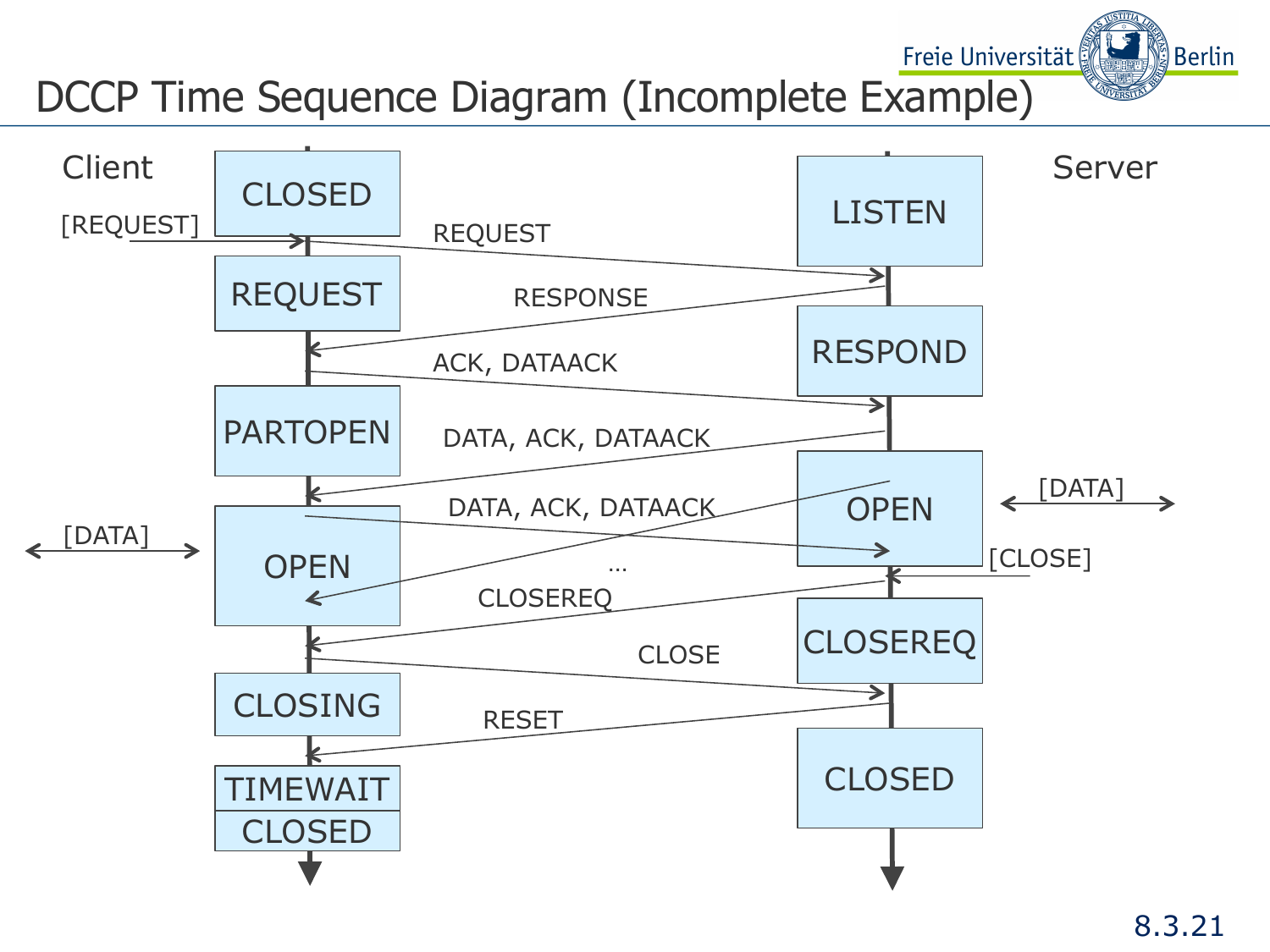

### DCCP vs. TCP/UDP

● Very roughly:

● …

- $\bullet$  DCCP = TCP bytestream semantics reliability
- $\bullet$  DCCP = UDP + congestion control + handshake + acknowledgements
- DCCP specific features:
	- Choice of congestion control mechanisms per half-connection (eg TCP-like, TCPfriendly Rate Control etc.)
	- Feature negotiation mechanism
	- Per packet sequence numbers
	- Different ACK formats (Still: no reliability! Up to the app to decide!)
	- DoS protection (e.g. cookies against flooding)
	- Distinguishing of different kinds of loss
		- Corruption, receiver buffer overflow...
	- No receive window, simultaneous open, half-closed states...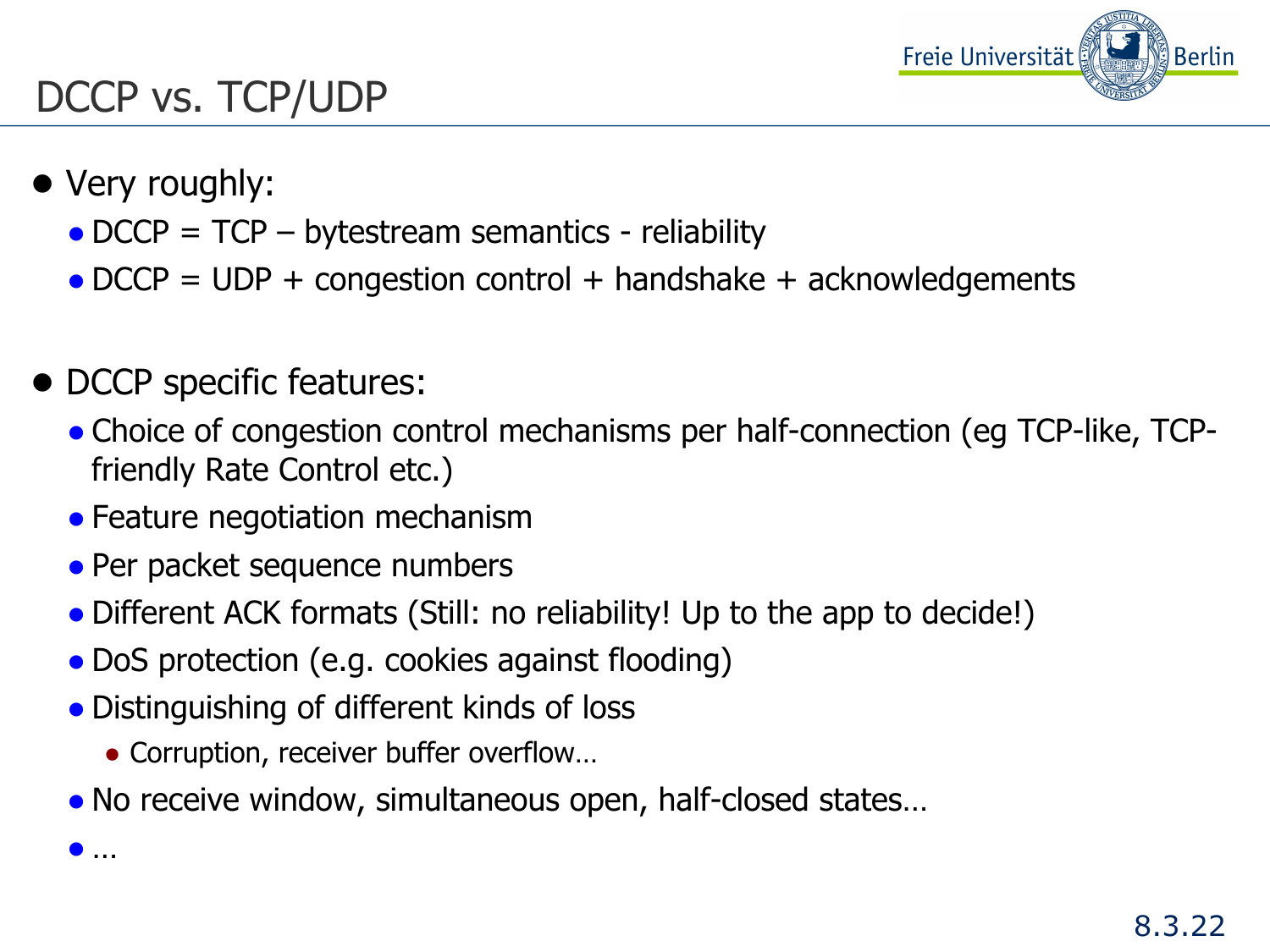

### DCCP Packet Format



- Generic Header
	- 16 byte version, increased protection against wrapping sequence numbers

|                             | 0 1 2 3 4 5 6 7 8 9 0 1 2 3 4 5 6 7 8 9 0 1 2 3 4 5 6 7 8 9 0 1 |  |          |  |  |  |  |  |                         |                             |  |  |  |  |  |  |  |  |  |  |  |  |  |  |
|-----------------------------|-----------------------------------------------------------------|--|----------|--|--|--|--|--|-------------------------|-----------------------------|--|--|--|--|--|--|--|--|--|--|--|--|--|--|
| Source Port                 |                                                                 |  |          |  |  |  |  |  | <b>Destination Port</b> |                             |  |  |  |  |  |  |  |  |  |  |  |  |  |  |
| Data Offset   CCVal   CsCov |                                                                 |  |          |  |  |  |  |  | Checksum                |                             |  |  |  |  |  |  |  |  |  |  |  |  |  |  |
|                             | Res. Type                                                       |  | Reserved |  |  |  |  |  |                         | Sequence Number (high bits) |  |  |  |  |  |  |  |  |  |  |  |  |  |  |
|                             | Sequence Number (low bits)                                      |  |          |  |  |  |  |  |                         |                             |  |  |  |  |  |  |  |  |  |  |  |  |  |  |

• There is also a shorter 12 byte Generic Header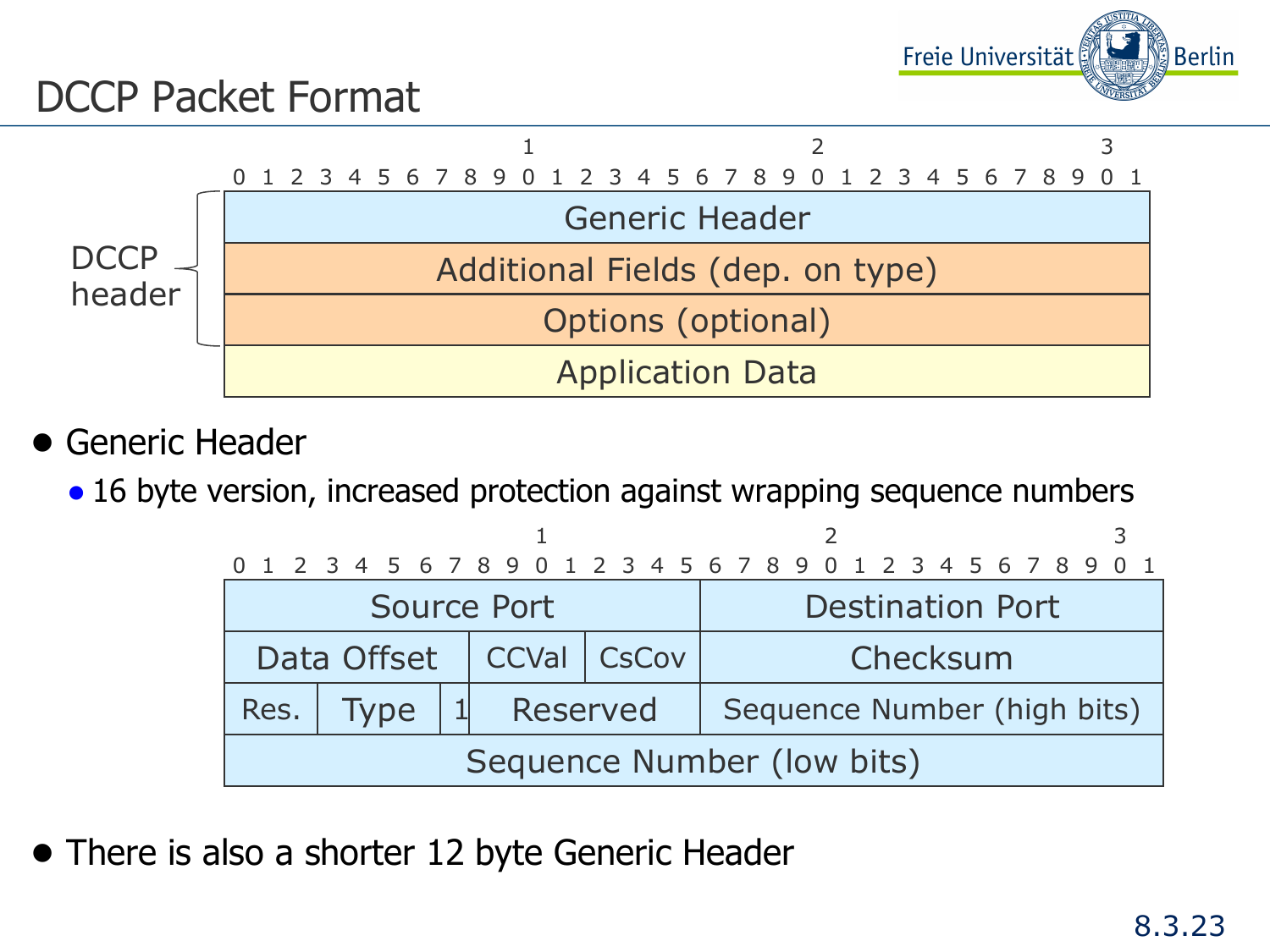

### DCCP Generic Header

#### ● Ports

- 16 bit as used in TCP, UDP
- Data Offset
	- Start of application data area in 32 bit words
- CCVal
	- Determines congestion control method
- CsCov
	- Determines the checksum coverage (header and options always included)
- Checksum
	- Based on TCP/IP checksum algorithm
	- Covers all, some, or none of application data depending on CsCov

| 0 1 2 3 4 5 6 7 8 9 0 1 2 3 4 5 6 7 8 9 0 1 2 3 4 5 6 7 8 9 0 1 |                             |  |  |  |          |  |  |  |                         |          |                             |  |  |  |  |  |  |  |  |  |  |  |  |  |  |  |  |
|-----------------------------------------------------------------|-----------------------------|--|--|--|----------|--|--|--|-------------------------|----------|-----------------------------|--|--|--|--|--|--|--|--|--|--|--|--|--|--|--|--|
| Source Port                                                     |                             |  |  |  |          |  |  |  | <b>Destination Port</b> |          |                             |  |  |  |  |  |  |  |  |  |  |  |  |  |  |  |  |
|                                                                 | Data Offset   CCVal   CsCov |  |  |  |          |  |  |  |                         | Checksum |                             |  |  |  |  |  |  |  |  |  |  |  |  |  |  |  |  |
| Res. $\vert$                                                    | Type                        |  |  |  | Reserved |  |  |  |                         |          | Sequence Number (high bits) |  |  |  |  |  |  |  |  |  |  |  |  |  |  |  |  |
| Sequence Number (low bits)                                      |                             |  |  |  |          |  |  |  |                         |          |                             |  |  |  |  |  |  |  |  |  |  |  |  |  |  |  |  |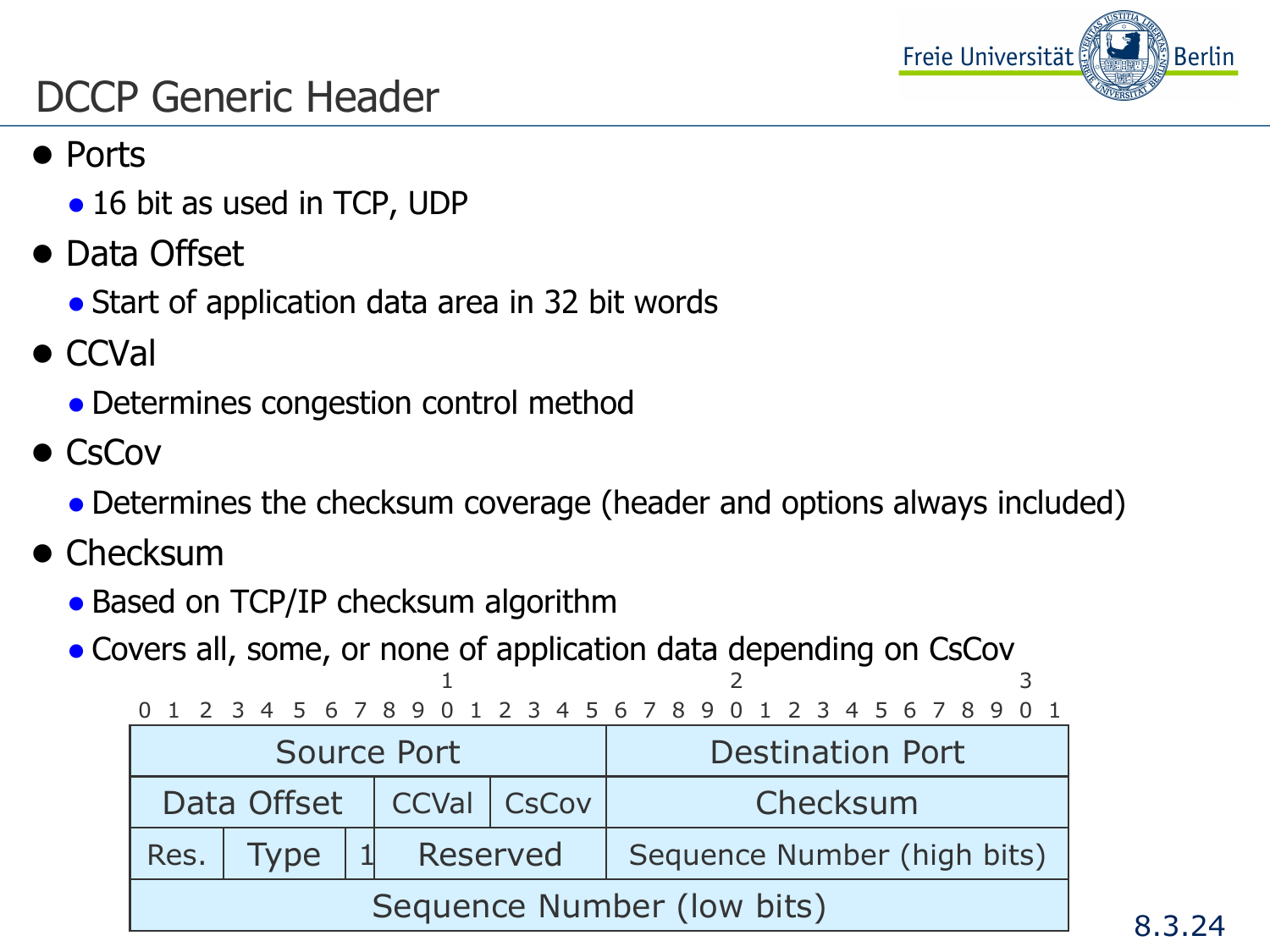

### DCCP Generic Header

- Reserved/Res
	- All bits set to 0
- Type
	- Type of packet: REQUEST, RESPONSE, DATA, ACK, DATAACK, CLOSEREQ, CLOSE, RESET, SYNC, SYNCACK, reserved (10-15)
- Sequence Number
	- 48 bit (extended sequence number as shown) or 24 bit
	- Counts every packet, including ACKs

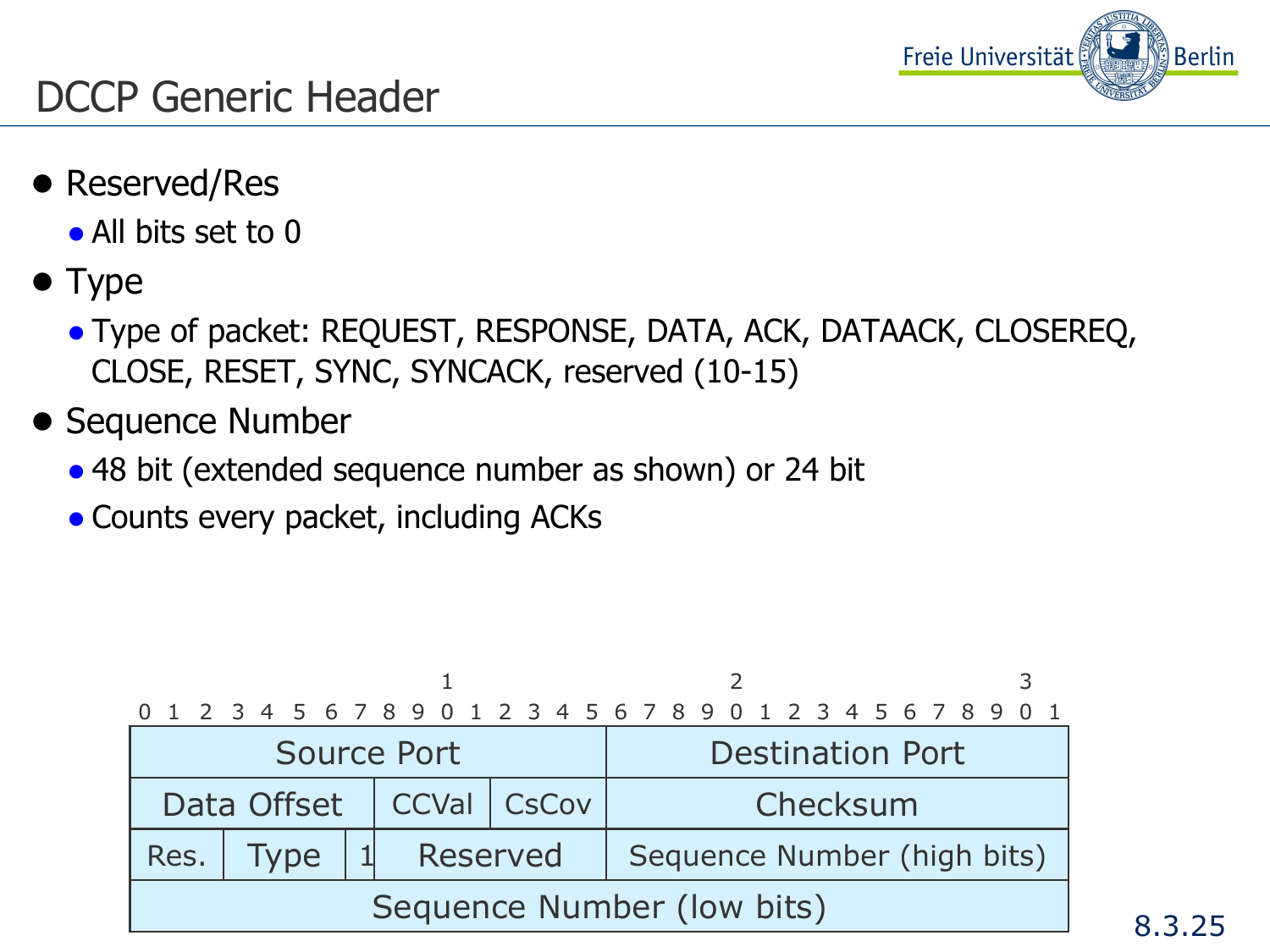

#### DCCP State Diagram